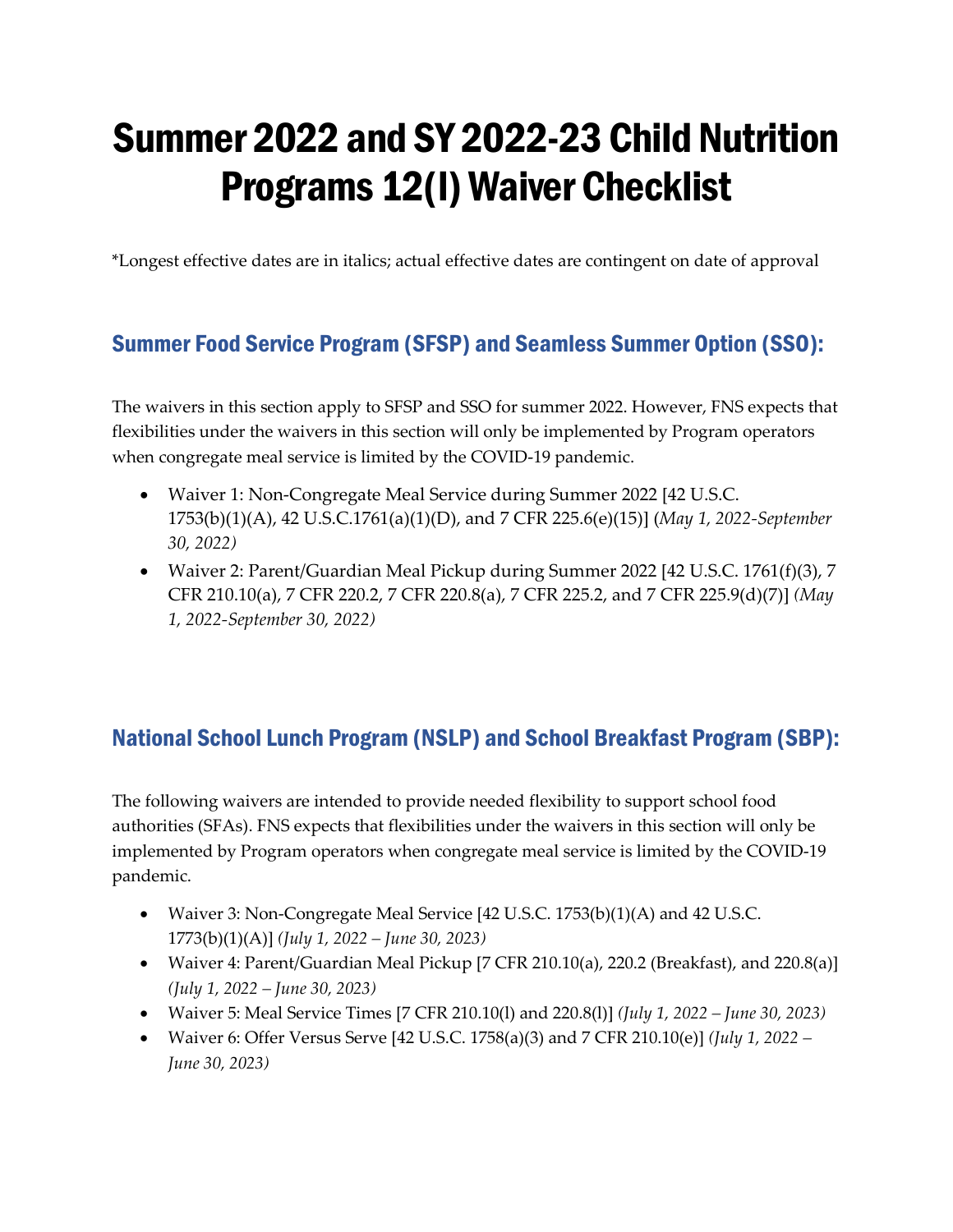## School Year Administration (NSLP/SBP/SFSP):

*The following waivers allow State and local Program operators to overcome administrative challenges resulting from COVID-19 and to appropriately allocate their limited staffing resources to ensure safe service of meals to children as they respond to and recover from the COVID-19 pandemic. FNS expects Program operators will only use these flexibilities for the duration and extent that they are needed.* 

- Waiver 7: Local School Wellness Policy Triennial Assessment [42 U.S.C. 1758b(b) and 7 CFR 210.31(e)(2)] *(July 1, 2022 – June 30, 2023)*
- Waiver 8: Food Service Management Company (FSMC) contract duration [7 CFR 210.16(d), 7 CFR 225.6(h)(7)] *(July 1, 2022 – June 30, 2023)*
- Waiver 9: Administrative Review Onsite Requirements [7 CFR 210.18] (*End of PHE\*\* – June 30, 2023*)
	- o Onsite Requirement for SFA Onsite Reviews by February 1 [7 CFR 210.8(a)(1) and 220.11(d)(1)] (*End of PHE\*\* – June 30, 2023*)
	- o Onsite Requirement for Afterschool Care Reviews [7 CFR 210.9(c)(7)] (*End of PHE\*\* – June 30, 2023*)
	- o Onsite Requirement for Periodic On-site Visits when Utilizing an FSMC [7 CFR 210.16(a)(3) and 220.7(d)(1)(iii)] (*End of PHE\*\* – June 30, 2023*)

#### Reporting Requirements (NSLP):

The following waivers allow State and local Program operators to appropriately allocate their limited staffing resources to meal service to best ensure safe service of meals to children as they respond to and recover from the COVID-19 pandemic.

- Waiver 10: FNS-874 Second (Independent) Review of Applications [42 U.S.C. 1796(c)(b)(6)(E)(iii) and 7 CFR 245.11(b)(2)] *(July 1, 2022 – June 30, 2023)*
- Waiver 11: FNS-640 Administrative Review Data Report [42 U.S.C. 1769c(b)(1)(c)(iv) and 7 CFR 210.18(n)] *(July 1, 2022 – June 30, 2023)*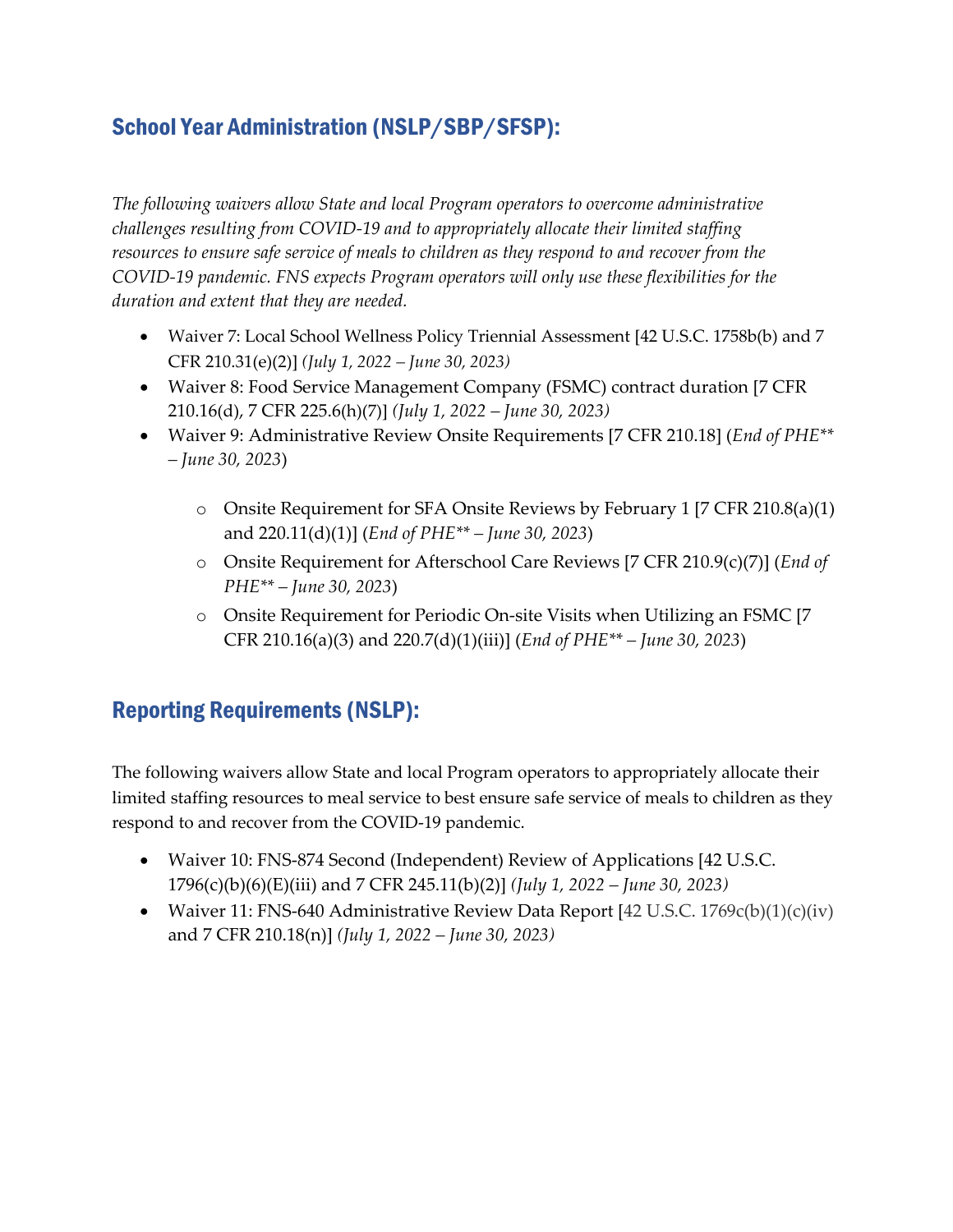#### Special Milk Program (SMP):

The following waivers are intended to provide needed flexibility to support schools and institutions in continuing to offer milk. FNS expects that flexibilities under the waivers in this section will only be implemented by Program operators when congregate milk service is limited by the COVID-19 pandemic.

- Waiver 12: Non-Congregate Milk Service [42 U.S.C. 1772(a)(1) and 7 CFR 215.1] *(July 1, 2022 – June 30, 2023)*
- Waiver 13: Parent/Guardian Milk Pickup [42 U.S.C. 1772(a)(7), 7 CFR 215.7(d)(2)(i), and 7 CFR 215.13a(a)] *(July 1, 2022 – June 30, 2023)*

### Fresh Fruit and Vegetable Program (FFVP):

The following waivers are intended to provide needed flexibility to support schools in continuing to participate in the FFVP. FNS expects that flexibilities under the waivers in this section will only be implemented by Program operators when the FFVP elementary school is closed for in-person instruction and congregate meal service is limited by the COVID-19 pandemic.

- Waiver 14: Parent/Guardian FFVP Pickup [42 U.S.C. 1769a] (July 1, 2022 June 30, 2023)
- Waiver 15: Alternate Site [42 U.S.C. 1769a(a)] *(July 1, 2022 June 30, 2023)*

#### Unanticipated School Closures:

The waivers in this section apply to SFSP and SSO during unanticipated school closures. FNS expects that flexibilities under these waivers will only be implemented by Program operators when congregate meal service is limited by the COVID-19 pandemic.

- Waiver 16: Non-Congregate Meal Service during Unanticipated School Closures in SY 2022-23 [42 U.S.C. 1753(b)(1)(A), 42 U.S.C. 1761(a)(1)(D), and 7 CFR 225.6(e)(15)] *(October 1, 2022 – April 30, 2023)*
- Waiver 17: Parent and Guardian Meal Pick-Up during Unanticipated School Closures (SFSP/SSO) [42 U.S.C. 1761(f)(3) and 7 CFR 210.10(a), 220.2 (Breakfast), 220.8(a), 225.2, and 225.9(d)(7)] (*October 1, 2022 – April 30, 2023)*